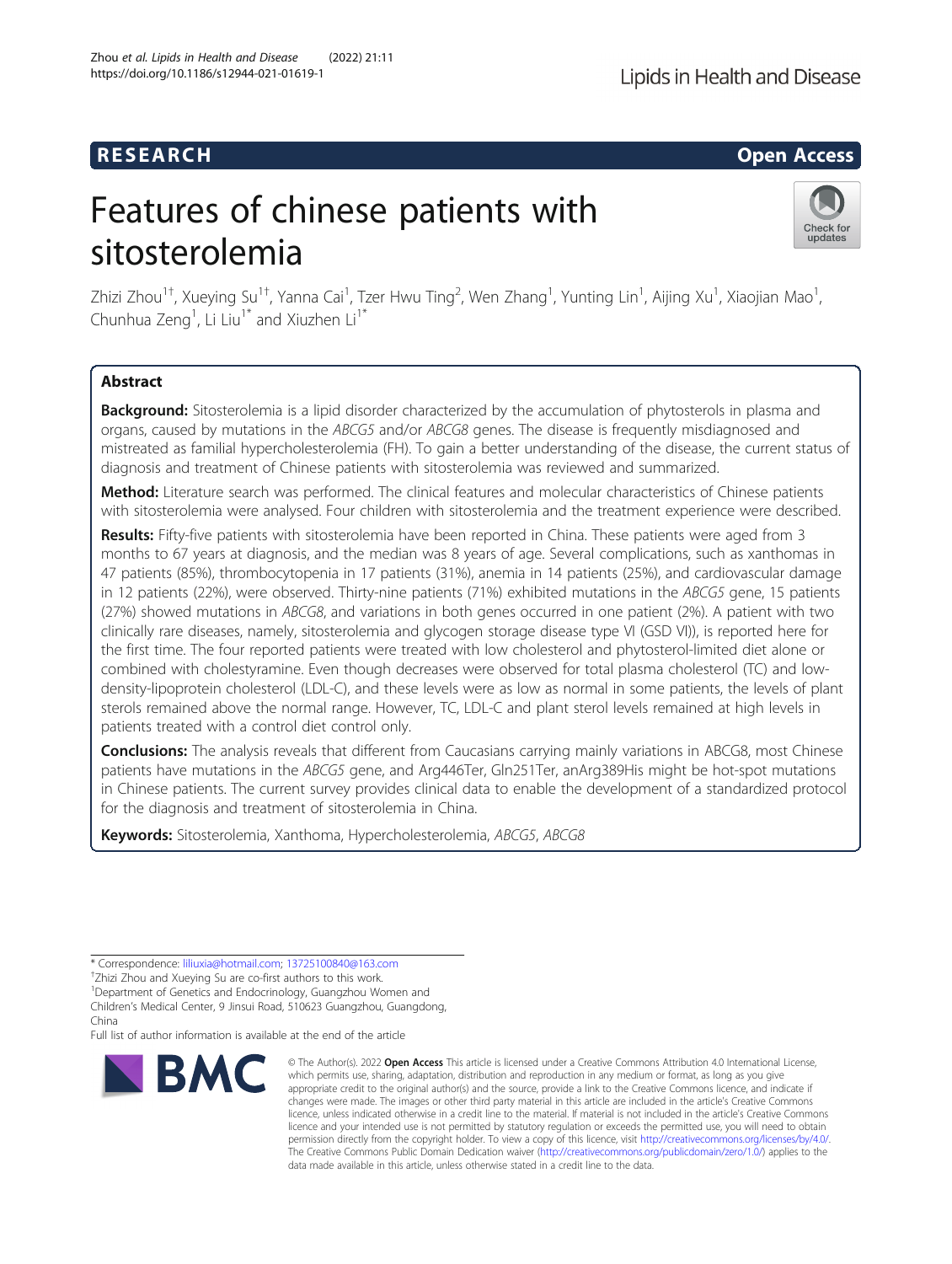### Background

Sitosterolemia (MIM# 210,250) is a rare autosomal recessive hereditary metabolic disease and a lipid metabolism disorder characterized by increased absorption and decreased excretion of dietary phytosterols, primarily due to mutations in the ABCG5 and/or ABCG8 genes [[1](#page-8-0)–[3\]](#page-9-0). Sitosterolemia usually results in significantly increased plasma levels of phytosterols, namely sitosterol, cholestanol, campesterol and stigmasterol. Patients with sitosterolemia suffer from xanthomas, hypercholesterolemia, accelerated atherosclerosis, and liver dysfunction. Hematological abnormalities, including macrothrombocytopenia, hemolysis, anemia and stomatocytosis, have been reported [[4,](#page-9-0) [5](#page-9-0)]. Sitosterolemia is highly heterogeneous clinically, varying widely from asymptomatic to premature cardiac death [[6\]](#page-9-0). It is often misdiagnosed as familial hypercholesterolemia in the early stage, resulting in inappropriate dietary intervention consisting of plantbased foods high in phytosterol, leading to serious vascular complications [[7](#page-9-0)]. Ezetimibe, a selective cholesterol absorption inhibitor, is currently used as a first-line agent to treat sitosterolemia patients in Western countries [[8](#page-9-0)–[10\]](#page-9-0). Although ezetimibe and cholestyramine have been widely used in the treatment of sitosterolemia, the unified consensus on the drug dosage and the intake of plant sterols during dietary therapy have not been reached, especially for infantile patients [\[11](#page-9-0)]. In China, the diagnosis and treatment of pediatric patients with sitosterolemia remain a challenge for clinicians. To expand the knowledge and reported information regarding clinical experiences related to sitosterolemia, the natural history and follow-up assays for four sitosterolemia children were traced and reported here. Literature review on clinical presentation and molecular characteristics of a total of 55 Chinese patients was conducted by collecting information from accessible databases, as well as internet sources, such as PubMed, Wiper database, Baidu Scholar, China National Knowledge Infrastructure (CNKI), and Wanfang Data [\[12](#page-9-0)–[21\]](#page-9-0).

Glycogen storage disease type VI (GSD VI) (MIM #232,700) is an autosomal recessive disease confirmed to be caused by mutations in the gene that encodes glycogen phosphorylase (PYGL), resulting in significantly elevated glycogen accumulations in the liver. The PYGL gene, located on chromosome 14 (14q22.1), consists of 20 exons. According to the Human Gene Mutation Database, 69 mutations have been reported in the PYGL gene. The clinical manifestations of this disease include hepatomegaly, growth retardation, mild hypoglycemia, hypertriglyceridemia, increased liver transaminases and ketosis in the early childhood stage. Muscular hypotonia and lactic acid elevation after meals have also been reported in some cases [[22,](#page-9-0) [23](#page-9-0)]. Small frequent meals are recommended in all patients with GSD VI. Uncooked cornstarch has been proven to be effective in maintaining blood sugar stability and preventing ketosis, so patients are also recommended to eat uncooked cornstarch before bed [\[24\]](#page-9-0).

#### Case presentation

The four patients were from four separate healthy nonconsanguineous Chinese parents. All the patients had a normal birth history, except for case 4, who was conceived by in vitro fertilization (IVF). None had a family history of hypercholesterolemia, xanthoma, or early onset of cardiovascular diseases. Table [1](#page-2-0) shows the clinical characteristics. All had normal complete blood cell counts and normal blood cell morphology on blood smears. Color Doppler ultrasonic studies revealed normal bilateral carotid artery blood flows in all patients. No abnormality was observed on electrocardiogram and echocardiography. The diagnosis of sitosterolemia was delayed in all four patients, up to six years and eight years, in patients 1 and 3 respectively.

Case 1, a 12-year-old girl, presented with multiple xanthomas at her buttocks, wrists and ankles since she was three years old. The girl also exhibited a dramatically high level of total plasma cholesterol (TC) (624 mg/dL) and normal level of triglycerides (TGs). She underwent surgical excision of the xanthomas when she was 5 years old, and the histopathology examination confirmed xanthomas. She was initially misdiagnosed as FH and was treated with atorvastatin (5 mg/d) and diet modification (diet low in fat and cholesterol, high in fiber). The TC and low-density-lipoprotein cholesterol (LDL-C) levels remained elevated, and the xanthomas continued to increase in size and number.

Hence, she was referred for further evaluation at 9 years old. Height and weight were approximately in the last 25th percentile, and the body mass index was 14.9 kg/m<sup>2</sup>. Blood tests revealed normal levels of liver enzymes, blood glucose, coagulation parameters, and creatinine. Abdominal ultrasound showed no hepatosplenomegaly or fatty liver. Levels of serum plant sterols, such as β-sitosterol (506  $\mu$ mol/L) and campesterol (110 µmol/L) were dramatically increased. Genetic analysis showed hybrid ABCG5 gene mutant p.Met302Asn fs\*82  $(c.904+1G>A)$  and p.His510Asn  $(c.1568 C>A)$ .

Treatment was changed to cholestyramine (1 g four times daily) combined with diet control (low in cholesterol and phytosterols). Xanthomas increased in the first 4 months, then decreased gradually, and finally almost disappeared after 1 year of treatment. The TC and LDL-C levels normalized after 1 year of treatment. Despite a 2-year cholestyramine treatment, her plasma plant sterol level remained high (Table [1](#page-2-0)).

Patient 2, showed elevated liver enzymes and enlarged liver size since 3 years old. When she was admitted to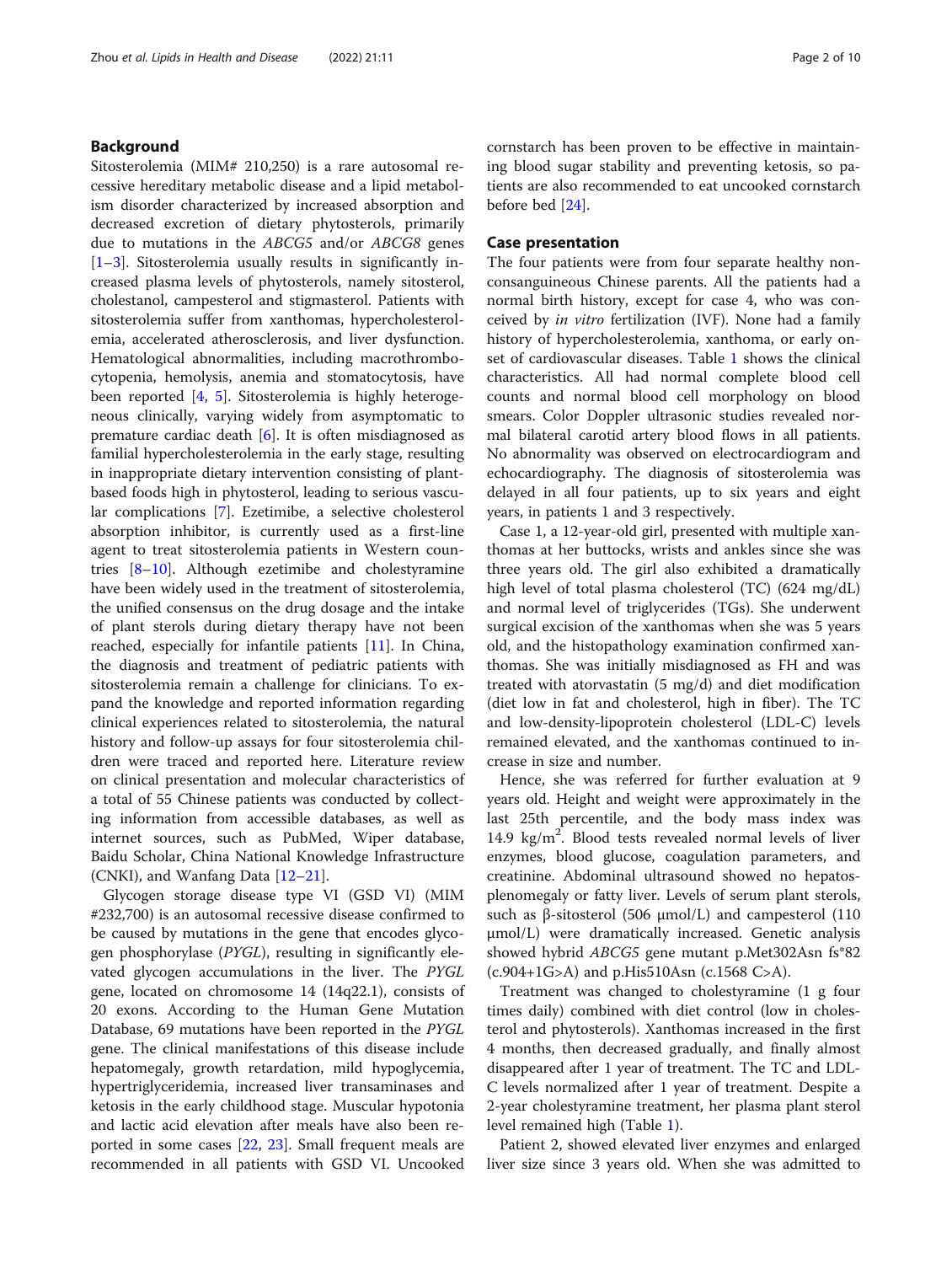<span id="page-2-0"></span>

|  |  |  |  |  | Table 1 Baseline lipid profiles, liver enzymes, and blood cell counts of 4 Chinese children with sitosterolemia |
|--|--|--|--|--|-----------------------------------------------------------------------------------------------------------------|
|--|--|--|--|--|-----------------------------------------------------------------------------------------------------------------|

|                                  | Normal values               | Patient no                                                           |                                                  |                                                         |                                                              |
|----------------------------------|-----------------------------|----------------------------------------------------------------------|--------------------------------------------------|---------------------------------------------------------|--------------------------------------------------------------|
|                                  |                             | 1                                                                    | $\overline{2}$                                   | 3                                                       | 4                                                            |
| Gender                           |                             | F                                                                    | F                                                | F                                                       | M                                                            |
| Mutation <sup>a</sup> (ABCG5)    |                             | $c.904 + 1G > A$<br>(p. Met302Asn fs*82)<br>c.1568 C>A (p.His510Asn) | c.130T>C (p.Ser44Pro)<br>c.1166G>A (p.Arg389His) | $c.64$ C $>$ T (p.Gln22Ter)<br>c.1568 C>A (p.His510Asn) | c.751 C > T<br>(p.GIn251Ter)<br>c.1166G > A<br>(p.Arg389His) |
| Xanthomas                        |                             |                                                                      |                                                  |                                                         |                                                              |
| Initial diagnostic data          |                             |                                                                      |                                                  |                                                         |                                                              |
| Age at onset                     |                             | 3y                                                                   | 3y5m                                             | 3 <sub>m</sub>                                          | 1y5m                                                         |
| Age at diagnosis                 |                             | 9 y                                                                  | 4y8m                                             | 8y                                                      | 2y                                                           |
| Serum Sitosterol, µmol/L         | $1 - 15$                    | 506                                                                  | 156                                              | 187                                                     | 120                                                          |
| Campesterol, µmol/L              | $0.01 - 10$                 | 110                                                                  | 41                                               | 130                                                     | 58                                                           |
| Liver enzymes                    |                             |                                                                      |                                                  |                                                         |                                                              |
| Alanine transaminase, U/L        | $3 - 35$                    | 13                                                                   | 473                                              | 16                                                      | 17                                                           |
| Asparate aminotransferase, U/L   | $5 - 60$                    | 29                                                                   | 349                                              | 40                                                      | 38                                                           |
| Cholesterol, mg/dL               |                             |                                                                      |                                                  |                                                         |                                                              |
| Total                            | $112 - 221$                 | 543                                                                  | 183                                              | 398                                                     | 329                                                          |
| Low-density-lipoprotein          | $47 - 131$                  | 395                                                                  | 146                                              | 315                                                     | 296                                                          |
| Total triglycerides, mg/dL       | $40 - 160$                  | 121                                                                  | 194                                              | 92                                                      | 122                                                          |
| Blood count                      |                             |                                                                      |                                                  |                                                         |                                                              |
| Erythrocytes, count/µL           | $(3.8 - 5.9) \times 10^{9}$ | 4.4                                                                  | 3.7                                              | 4.0                                                     | 4.8                                                          |
| Hemoglobin, g/dL                 | $110 - 151$                 | 129                                                                  | 108                                              | 111                                                     | 109                                                          |
| Mean corpuscular volume, fl.     | $80 - 97$                   | 83.5                                                                 | 90.3                                             | 83.3                                                    | 71                                                           |
| White blood cells, count/ul      | $5 - 12$                    | 5.2                                                                  | 3.1                                              | 4.9                                                     | 10.7                                                         |
| Platelets, count/mm <sup>3</sup> | $(140 - 440) \times 10^{6}$ | 230                                                                  | 211                                              | 279                                                     | 270                                                          |
| After treatment                  |                             |                                                                      |                                                  |                                                         |                                                              |
| Age at plant sterols analysis    |                             | 11y                                                                  | 7y8m                                             | 10y10m                                                  | 2y8m                                                         |
| Therapy                          |                             | Cholestyramine +Diet                                                 | Diet                                             | Cholestyramine +Diet                                    | Diet                                                         |
| Cholesterol, total mg/dL         | $112 - 221$                 | 190                                                                  | 200                                              | 181                                                     | 398                                                          |
| Low-density-lipoprotein          | $47 - 131$                  | 96                                                                   | 128                                              | 100                                                     | 340                                                          |
| Serum Sitosterol, µmol/L         | $1 - 15$                    | 236                                                                  | 117                                              | 61                                                      | 120                                                          |
| Campesterol, µmol/L              | $0.01 - 10$                 | 59                                                                   | 177                                              | 73                                                      | 58                                                           |

Abbreviations: NA not available, y year, m month

+ present, - absent

<sup>a</sup> case2 combined with PYGL gene mutation

our center at 4 years and 8months old, her body height and weight (97.2 cm and 15.3 kg) were between the 3rd and 10th percentiles. The body mass index 16.2 kg/ $m<sup>2</sup>$ was normal. Blood tests showed mild normochromic anemia with normal platelet count, markedly elevated levels of ALT and AST; moderate increase in lactic acid [1.81 mmol/L, normal range (NR) < 1.7 mmol/L] and  $\beta$ hydroxybutyrate (2.69 mmol/L, NR: 0.02-1.8 mmol/L) levels. Blood glucose, coagulation parameters, and creatinine were normal. Serum lipid profiles showed increased LDL-C level (146 mg/dL), whereas the TG (194 mg/dL) and TC levels were normal. Serum albumin level (36.9 g/L) was mildly reduced (NR: 40-55 g/L). Color Doppler ultrasonography revealed hepatosplenomegaly with an oblique diameter of 97 mm in the right liver lobe. Liver biopsy demonstrated extensive water degeneration in the liver cells; however, no significant inflammatory cell infiltration or fibrosis was observed.

Genetic analysis by whole-exome sequencing (WES) detected compound heterozygous mutations in both the PYGL and ABCG5 genes. Measurement of serum sterols by gas chromatography detected elevated β-sitosterol and campesterol levels (Table 1).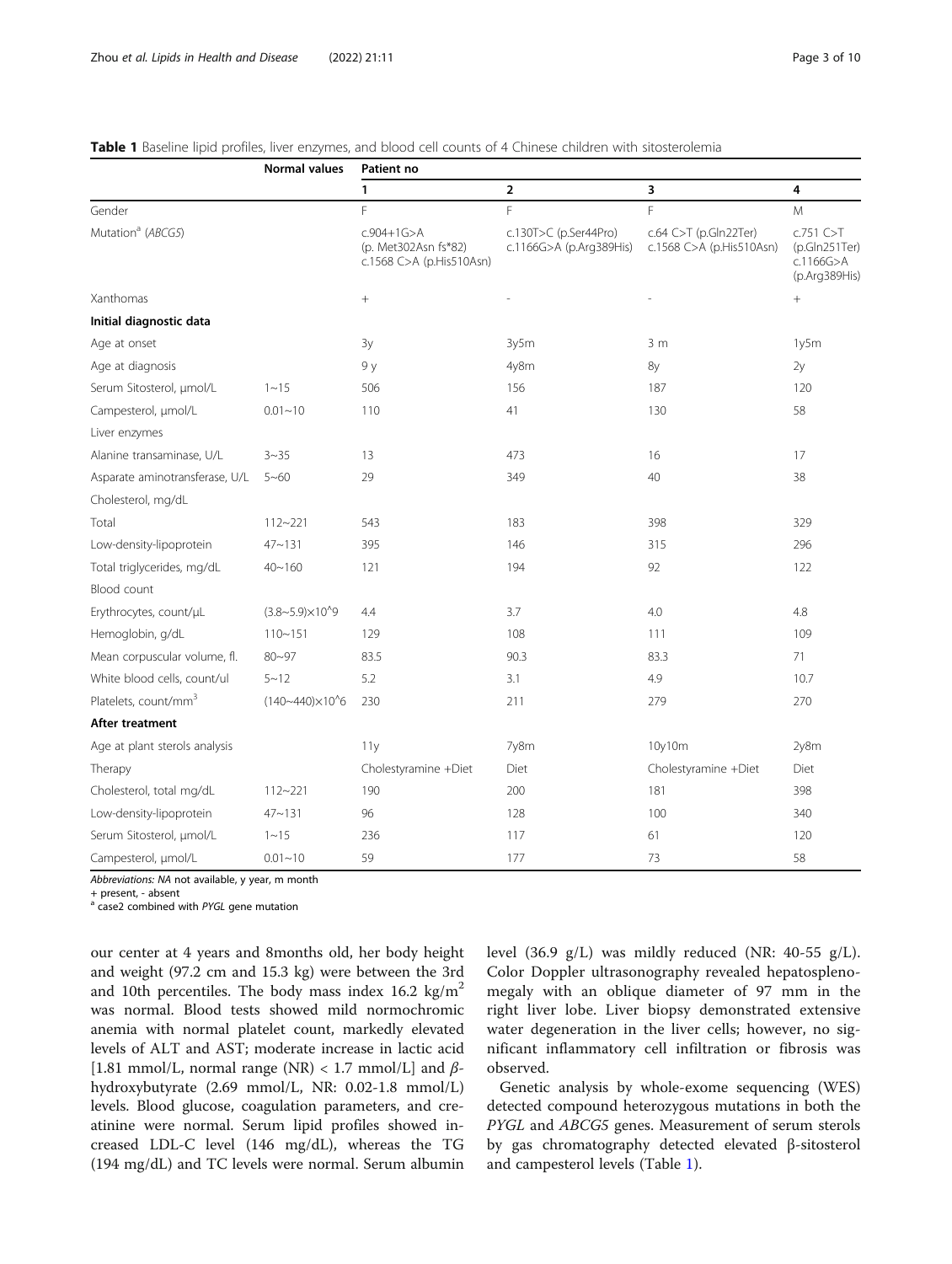After the diagnosis was revised to GSD VI and sitosterolemia, oral cornstarch (1 g/kg per-dose, twice a day) was started, and the intake of cholesterol and plant sterols (<250 mg/day) was restricted. After two and a half years of treatment, the liver size, liver transaminase and TG levels normalized, and no signs of liver fibrosis were observed. However, there was no improvement in the blood sitosterol levels (Table [1](#page-2-0)). Cutaneous xanthomas were not observed within the entire treatment course.

Patient 3 had increased cholesterol levels since 7 years of age. On physical examination, both height and weight were on the 3rd percentile, and the body mass index  $(13.7 \text{ kg/m}^2)$  was normal. Xanthoma was not found on the skin. Hypercholesterolemia was detected. Quantitative analysis of serum sterol levels showed very high  $\beta$ sitosterol and campesterol concentrations (Table [1\)](#page-2-0), indicating the occurrence of sitosterolemia. She was treated with cholestyramine, combined with a lowphytosterol diet. The serum cholesterol concentration normalized after four months of treatment. However, her serum sitosterol level remained high despite treatment for 2 years and 9 months (Table [1\)](#page-2-0).

Patient 4, a 2-year-old boy, had cutaneous xanthomas on both ankles noted since 1 year and 5 months old. The preliminary laboratory examination indicated markedly elevated TC, LDL-C, and TG levels of 911 mg/dL, 762 mg/dL and 92 mg/dL, respectively. He was treated with dietary modification limiting milk (breast & formula) intake to 300-400 mL per day. Solid foods, mainly rice, meats, vegetables and one egg per day, were administered.

Upon referral to the tertiary center, his height and weight were in between the 10th and 25th percentiles, and the body mass index  $15.2 \text{ kg/m}^2$  was normal. He had multiple xanthomas at the elbows, ankles and gluteal folds. After the diagnosis of sitosterolemia was made based on elevated serum plant sterol levels, he received a low-cholesterol and low-phytosterol diet (avoiding vegetable oils, nuts, egg yolks and cereals, reducing milk to 150 mL per day, and excluding formula milk). Unfortunately, his serum cholesterol and sitosterol concentrations remained high after 8 months of dietary intervention (Table [1](#page-2-0)).

#### Methods

The serum sitosterol levels were determined by a gas chromatography-mass spectrometric analyzer (GCMS QP2010 Plus, SHIMADZU, Japan), as described by Bratinčević MV et al. [[25](#page-9-0)].

Genomic DNA (gDNA) was extracted from the peripheral blood of the patients as well as their parents using a DNeasy Blood & Tissue Kit ((Qiagen, Hilden, Germany). All the probands' DNA samples were first amplified by PCR using specific primers for the ABCG5 and ABCG8 genes. The primers used for gDNA amplification and sequencing of ABCG5 and ABCG8 were designed by strictly following the descriptions in a previous article [\[26\]](#page-9-0). For WES (performed for patient 2) the manufacturer's protocol was strictly followed for the entire workflow. The SureSelect Human All Exon V6 Kit (Agilent, California, USA) was used for library construction and capture experiments. DNA fragments were sequenced on the Illumina HiSeq 2500 platform. The captured variants were annotated by retrieval from SNP databases and the Human Gene Mutation Database (HGMD) [\(www.hgmd.cf.ac.uk](http://www.hgmd.cf.ac.uk)). For novel variants absent from the HGMD, other existing databases, such as PRO-VEAN, SIFT, Mutation Taster, PolyPhen-2, Mutation Accessor and FATHMM, were used to predict pathogenicity.

Informed consent was obtained from all patients' parents. The study was approved by the ethics committee of Guangzhou Women and Children's Medical Center.

#### Results of mutation analysis

No mutations were found in the ABCG8 gene. In the ABCG5 gene, six mutations were identified, including 1 splicing mutation, 3 missense mutations and 2 nonsense mutations (Table [1](#page-2-0)). Among them, the splicing mutation c.904+1G>A (p.Met302Asn fs\*82) located at exon 8 has been reported previously [[27](#page-9-0)]. The mutation c.1568 C>A (p.His510Asn) located at exon 11 resulted in the replacement of histidine (His) by asparagine (Asn) at position 510. The mutation p.Ser44Pro (c.130T>C) located at exon 1 led to a change in serine (Ser) to proline (Pro) at position 44. The mutation p.Arg389His (c.1166G>A) located at exon 9 caused the replacement of arginine (Arg) with histidine (His) at position 389. Two nonsense mutations,  $c.64$  C>T (p.Glu22Ter) and  $c.751$  C>T (p.Gln251Ter), located at exon 1 and exon 6, respectively, initiated a stop codon of glutamine (Gln) at positions 22 and 251.

In addition to mutations in the ABCG5 gene, we also found hybrid heterozygous mutations in the PYGL gene in patient 2. The mutation c.1149 A>C (p.Glu383Asp) located at exon 10 caused the replacement of the glutamic acid (Glu) residue at position 383 with aspartic acid (Asp). Another mutation was a gross deletion mutation of PYGL exons 14–17.

#### Review of the Chinese patients

The relevant literature was searched in PubMed and Chinese databases, such as CNKI and Wanfang Data. According to the literature search, from year 2002 to 2020, 55 patients with sitosterolemia, have been reported in Taiwan and mainland China. These patients included 29 females and 26 males aged 3 months to 67 years, and the median age at diagnosis was 8 years. The ABCG5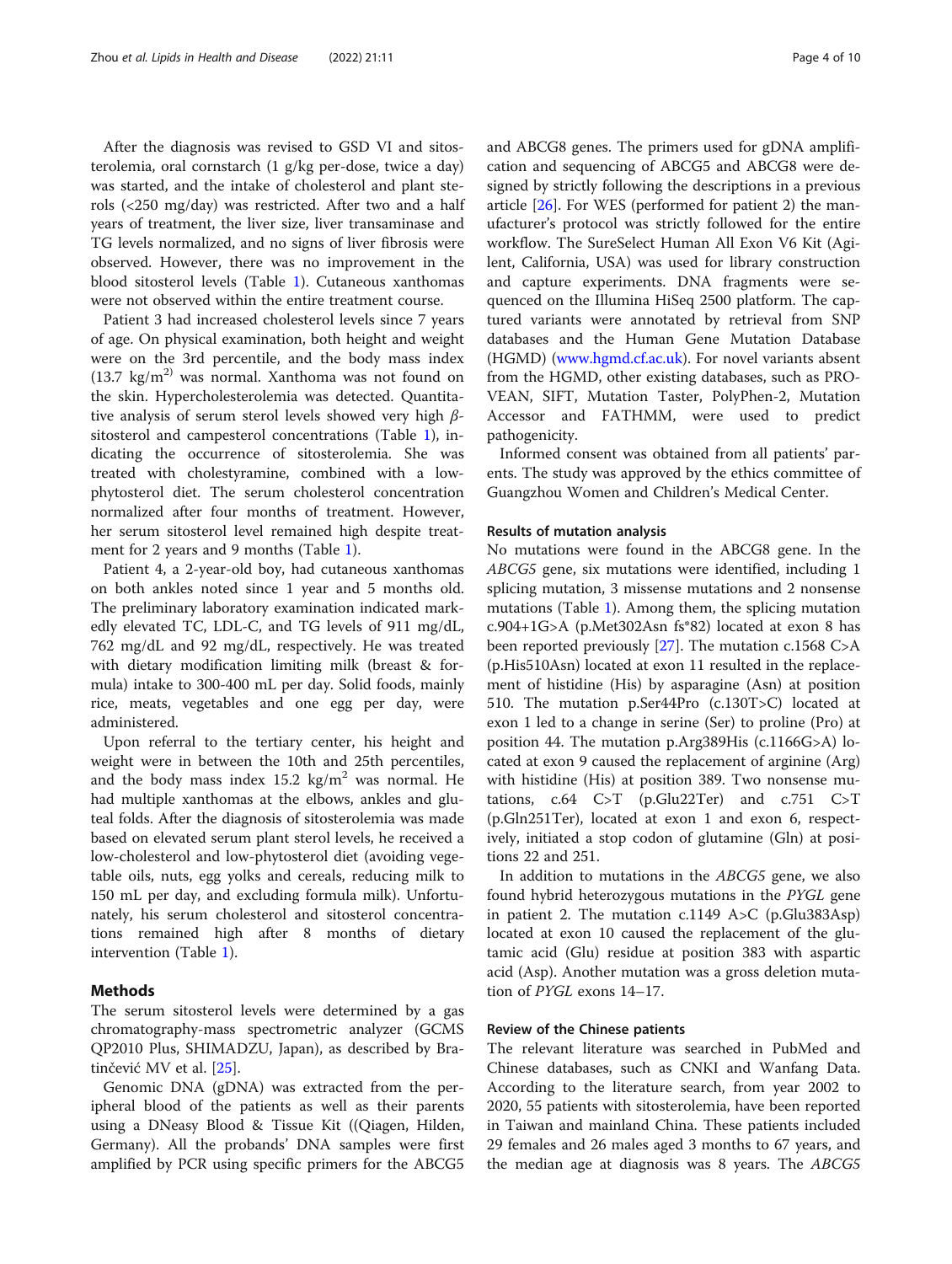and/or ABCG8 genes were analyzed for these 55 patients to confirm the diagnosis of sitosterolemia, serum sitosterol assays were performed for 40 of the 55 patients.

Among these patients, the minimum age for symptom onset was 3 months (cases 3 and 4, a pair of siblings), and the maximum age at diagnosis was 67 years (patient 20). Xanthomas occurred in 47 patients (85%), thrombocytopenia in 17 patients (31%), anemia in 14 patients (25%), and cardiovascular damage (Table [2](#page-5-0)) in 12 patients (22%) (Fig. [1\)](#page-7-0).

Among all the reported patients, 39 (71%) had ABCG5 mutations, and 15 (27%) had ABCG8 mutations. Only one patient (2%) had both ABCG5 and ABCG8 mutations. Some mutations have been reported previously, while several mutations were identified for the first time. Among these mutations, Arg446Ter, Gln251Ter, and Arg389His at ABCG5 were present in 18 out of 27 patients (67%) with sitosterolemia (Table [2\)](#page-5-0).

#### **Discussion**

With complicated and varied clinical manifestations, it is difficult to diagnose sitoterolemia and treat in the early stage. Persistent high cholesterol levels can cause premature coronary artery disease; therefore, early diagnosis and treatment are very important for patients with sitosterolemia. For Chinese patients, the minimum age at which carotid artery plaques developed was 2 years old (patient 43). The correlation between blood levels of plant sterols and premature coronary artery disease is not clear. In patients with lipid disorders, lipoprotein (a)  $[Lp(a)]$  is an independent risk factor for cardiovascular disease  $[28]$  $[28]$  $[28]$ . High Lp(a) levels have been related to worse cardiovascular prognosis [[29\]](#page-9-0), However, Lp(a) was normal in the four patients described here and other reported patients [[21](#page-9-0)].

Routine biochemical testing cannot distinguish phytosterols from cholesterol. The quantitative measurement of blood phytosterol concentrations, which requires special equipment and technology, is still the gold standard for the diagnosis of sitosterolemia. However, most local clinical laboratories may not have this equipment. In this study, the natural history and follow-up of four pediatric patients with sitosterolemia were described; and the clinical manifestations and gene mutations of 55 Chinese patients with sitosterolemia were analysed and summarized. One case (patient 2) of sitosterolemia combined with GSD VI was reported for the first time. The ABCG5 and/or ABCG8 genes were analyzed in all 55 patients in the previously studied Chinese cohort. There was no significant difference in the clinical symptoms between the Chinese and Caucasian patients. In contrast to mainly variations in ABCG8 gene in Caucasians, most Chinese patients have mutations in ABCG5 [\[30,](#page-9-0) [31](#page-9-0)], and

Arg446Ter, Gln251Ter, and Arg389His might be hotspot mutations in Chinese patients.

The majority of patients with sitosterolemia had delayed diagnosis, the delay from onset to diagnosis had been reported to be up to 28.8 years [\[14](#page-9-0), [15\]](#page-9-0). In the present cohort, the mean age of symptom onset was 2.2 years, and the mean age of diagnosis was 6.4 years. Misdiagnosis often led to inappropriate treatment. Twenty Chinese patients with splenomegaly underwent a splenectomy at the ages of 9 to 61 years old [[15\]](#page-9-0). The symptoms of anemia were greatly improved after splenectomy in patients with sitosterolemia, but platelet counts remained persistently low. Some patients with thrombocytopenia were administered steroids [\[14](#page-9-0), [30](#page-9-0)]. Both patient 1 and patient 3 were misdiagnosed with FH and were treated with statins, resulting in worsening of the symptoms after 1 to 2 years of therapy.

Hybrid heterozygous mutations were identified in both the PYGL and ABCG5 genes by WES in patient 2, and Sanger sequencing verification was performed. The missense mutation p.Glu383Asp of PYGL, occurring in a highly conserved residue, was a novel mutation and was predicted to be damaging using the SIFT algorithm, Polyphen-2, and Mutation-Assessor for protein functions. Replacement of the amino acids might affect the stability of the protein structure, which might disrupt the positioning and binding of protein substrates and their catalytic sites. The other detected PYGL mutation, gross deletion of PYGL exons 14–17, was previously reported in a Chinese patient [\[32\]](#page-9-0), PYGL exons 14 to 17 encode approximately one-fifth of the length of the protein.

Xanthomas were observed in only 2 out of the 4 patients (patient 1 and patient 4). Only patient 2 had hepatomegaly, significant liver enzyme elevation, high TGs, mild elevation of lactic acid and ketosis which are consistent with the diagnosis of GSD VI, in addition to high TC. She was treated with uncooked cornstarch and responded very well to the treatment as her liver size, liver transaminases, triglycerides and lactic acid were all normalized and remained normal on follow-up at 3 years after treatment was started. No hypoglycemia was detected during the entire course of the disease. Partial catch-up growth was observed with her height and weight crossing up centile lines from 3rd to 10th percentiles before treatment to the 25th percentile 3 years after the treatment was started. However, the plant sterols remained elevated. The catch-up growth she demonstrated with the treatment suggested that GSD VI, rather than sitosterolemia, was the main factor affecting her growth and development.

Regarding the drug treatment of sitosterolemia, some Chinese patients were treated with ezetimibe at a dose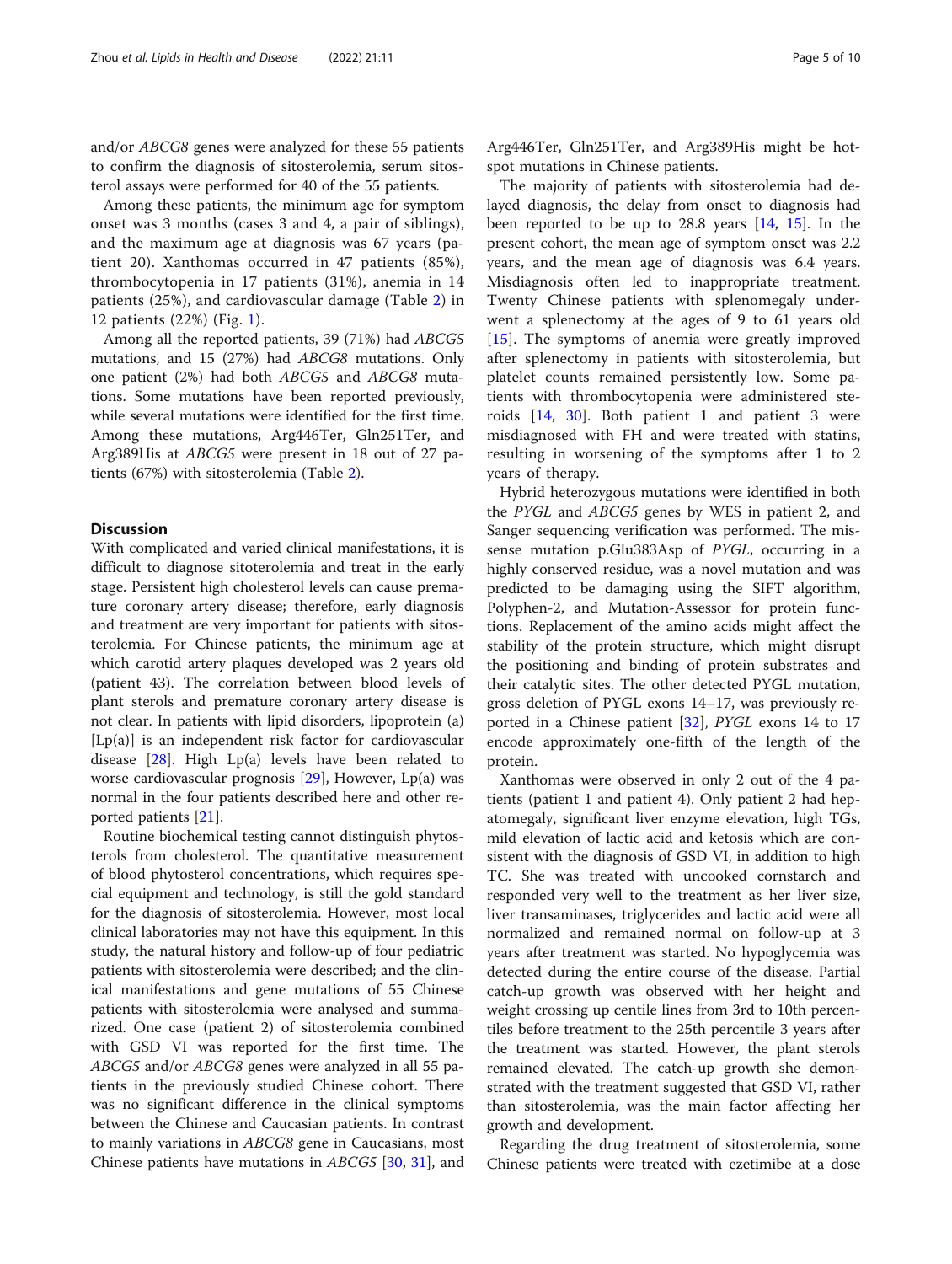<span id="page-5-0"></span>

| Table 2             |          | A summary of clinical findings, laboratory |                                  | ser        |                      |                              |              |               | um lipid profiles, and ABCG5/ABCG8 mutations in 55 Chinese sitosterolemia patients |                                           |                       |
|---------------------|----------|--------------------------------------------|----------------------------------|------------|----------------------|------------------------------|--------------|---------------|------------------------------------------------------------------------------------|-------------------------------------------|-----------------------|
| diagnoses<br>Age at | Sex      | <b>Clinical Features</b><br>Xanthomas      | Thrombocy-                       | ā<br>anemi | rdiovascular<br>ඊ    | lipid profile<br>TC(mg/dL)   | <b>LDL-C</b> | SistosteroL   | Gene mutation<br><b>ABCG5</b>                                                      | ABCG8                                     | Case (Ref)            |
| (year)              |          |                                            | topenia                          |            | mage<br>굥            |                              | (mg/dL)      | (µmol/L)      |                                                                                    |                                           |                       |
|                     | Σ        | ື+                                         |                                  |            |                      | 709                          | 636          | 2300.0        | Arg419His/IVS12+1G>A                                                               |                                           | 1(12)                 |
| $\infty$            | ш        | $\hspace{0.1mm} +$                         |                                  |            |                      | 427                          | 346          | $\frac{1}{2}$ | Tyr329Ter/Asn437Lys                                                                |                                           | 2(13)                 |
| $\frac{5}{1}$       | Щ        | $\hspace{0.1mm} +\hspace{0.1mm}$           |                                  |            |                      | 705                          | 565          | 170.4         | Arg389His/Arg446Ter                                                                |                                           | 3(13)                 |
| 0.25                | Щ        |                                            |                                  |            |                      | 402                          | 304          | 220.1         | Arg389His/Arg446Ter                                                                |                                           | Sibling of case3(13)  |
| $\overline{0}$      | $\Box$   | $^+$                                       |                                  |            |                      | 640                          | 519          | 169.7         | Arg389His/Arg389His                                                                |                                           | 5(13)                 |
| $\supseteq$         | ш        |                                            |                                  |            | $\sim 10$            | 343                          | 263          | 147.4         | Arg389His/Gly269Arg                                                                |                                           | 6(13)                 |
| 25                  | $\sqcup$ |                                            | $^+$                             | $^+$       | $\ominus$            | 206                          | 155          | 662.4         | Glu22Ter/Glu22Ter                                                                  |                                           | 7(14)                 |
| 24                  | ш        |                                            | $\,{}^+$                         | $^+$       |                      | 220                          | 151          | 1164.0        | Glu22Ter/Glu22Ter                                                                  |                                           | Sibling of case7(14)  |
|                     | ⋝        |                                            | $^+$                             | $^+$       | $\mathbb{L}$         | 135                          | 89           | 861.6         | Glu22Ter/Glu22Ter                                                                  |                                           | Sibling of case7(14)  |
| 24                  | ப        |                                            | $^+$                             | $^+$       |                      | 220                          | 151          | 1380.0        | Arg446Ter/Arg446Ter                                                                |                                           | 10(14)                |
|                     | ш        | $^+$                                       |                                  |            |                      | 339                          | 236          | 1879.2        |                                                                                    | Met614-Lys628del/Glu25Ter                 | 11(14)                |
| 5                   | Σ        | $^{+}$                                     | $^+$                             | $^{+}$     |                      | 332                          | 221          | 1173.6        | g.9+2 A>G/Arg446Ter                                                                |                                           | 12(14)                |
| 58                  | Σ        |                                            | $^{+}$                           | $^{+}$     |                      | $\overline{4}$               | 65           | 710.4         | g.9+2 A>G/Arg446Ter                                                                |                                           | Sibling of case12(14) |
| 57                  | Σ        | $^+$                                       | $^{+}$                           | $^{+}$     |                      | 348                          | 224          | 564.0         | g.9+2 A>G /Arg446Ter                                                               |                                           | Sibling of case12(14) |
| S                   | ╙        | $\hspace{0.1mm} +\hspace{0.1mm}$           | $^+$                             | $^+$       |                      | 339                          | 236          | 1485.6        | 9.9+2 A>G /Arg446Ter                                                               |                                           | Sibling of case12(14) |
| 5                   | Σ        |                                            |                                  |            |                      | 316                          | 199          | 1653.6        | Arg419His/Arg419His                                                                |                                           | 16(14)                |
| 58                  | Σ        |                                            | $^{+}$                           | $^{+}$     |                      | 128                          | 109          | 1608.0        |                                                                                    | Leu86Pro fs Ter185/ Leu86Pro<br>fs Ter185 | 17(14)                |
|                     |          |                                            | $\hspace{0.1mm} +\hspace{0.1mm}$ | $^+$       |                      | 228                          | 109          | 2164.8        |                                                                                    |                                           | 18(14)                |
| S                   | ш        |                                            | $^+$                             |            | $\odot$              | 213                          | 128          | 2092.8        |                                                                                    | Arg263GIn/Glu500Asp fs Ter604             | 19(14)                |
| 2                   | ш.       |                                            | $^+$                             |            | ⊚<br>$\breve{\odot}$ | 183                          | $\lessgtr$   | 684.0         | Gly90Glu/Arg389His                                                                 |                                           | 20(15)                |
| 8                   | ⋝        |                                            |                                  |            | $\mathbf{1}$         | 221                          | $\lessgtr$   | 794.4         |                                                                                    | Gly674Arg/Gly674Arg                       | 21(15)                |
| Q<br>4              | ட        | $^+$                                       | $^+$                             |            | $\bigodot$           | 203                          | $\lessgtr$   | 686.4         |                                                                                    | Gly674Arg /Gly674Arg                      | 22(15)                |
| 45                  | ப        |                                            |                                  |            |                      | $\overline{191}$             | $\lessgtr$   | 645.6         |                                                                                    | GIy674Arg/ GIy674Arg                      | 23(15)                |
| 45                  | Σ        | $^+$                                       |                                  |            |                      | 153                          | $\lessgtr$   | 422.4         | 9.7+2G>A g.7+2G>A                                                                  |                                           | 24(15)                |
| 4                   | ш        | $^{+}$                                     |                                  |            | $_{\oplus}$          | 213                          | $\lessgtr$   | 686.4         | Arg446Ter / Arg446Ter                                                              |                                           | 25(15)                |
| 39                  | ட        |                                            |                                  |            |                      | $\stackrel{\triangle}{\geq}$ | $\lessgtr$   | $\lessgtr$    | Arg389His/Arg389His                                                                |                                           | 26(15)                |
| 5ī                  | ப        |                                            | $\mathbf{I}$                     |            |                      | 291                          | 178          | 582           |                                                                                    | Arg146Ter /Leu650Arg                      | 27(16)                |
| $\bar{4}$           | ⋝        |                                            | $^{+}$                           |            | ⊚<br>Ŏ               | 412                          | 332          | 516.9         | Arg446Ter /Arg446Ter                                                               |                                           | 28(17)                |
| 62                  | Σ        |                                            | $\mathbf{I}$                     |            |                      | 559                          | 349          | 231.2         |                                                                                    | Arg263Gln/c.1528_1530delATC               | 29(18)                |
| 5                   | щ        |                                            |                                  |            | $\mathbf{1}$         | 599                          | 524          | 1777          | Asn437Lys/ Gln251Ter                                                               |                                           | 30(18)                |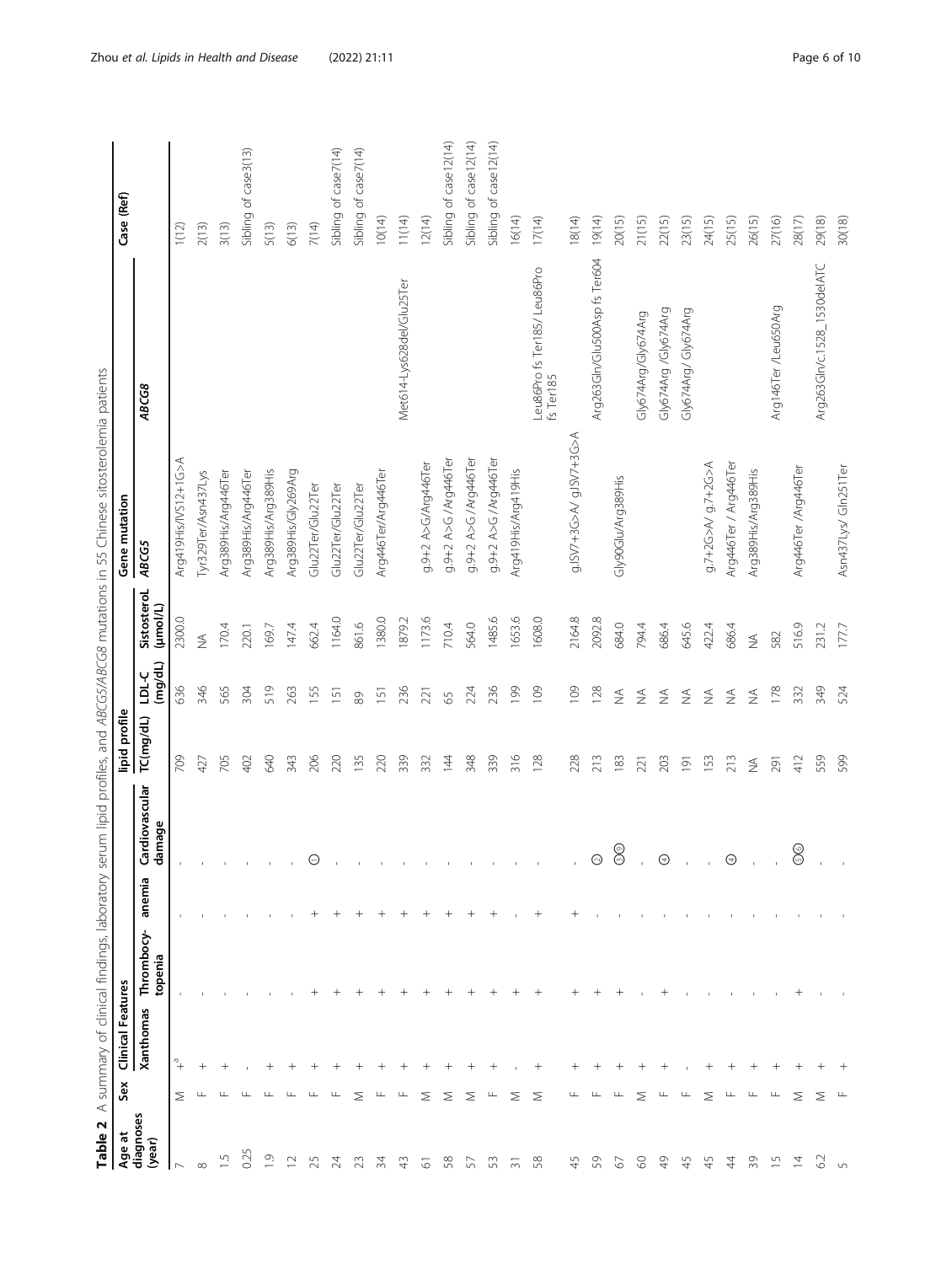| Sibling<br>54(21)<br>55(21)<br>37(20)<br>38(20)<br>52(21)<br>31(18)<br>32(19)<br>33(19)<br>35(20)<br>36(20)<br>40(20)<br>41(20)<br>42(20)<br>43(20)<br>45(20)<br>47(20)<br>48(20)<br>49(20)<br>50(20)<br>51(20)<br>53(21)<br>34(20)<br>44(20)<br>46(20)<br>c.323-1G>C/Gly512Arg<br>c.965-1G>A/Ser473Ter<br>ABCG8<br>ΣĚ<br>ΣĚ<br>$\mathop{\geq}$<br>$\geqq$<br>ΣĚ<br>ΣĚ<br>c.904+1G>A/c.-76 C>T<br>Arg446Ter / Gln251Ter<br>Gln251Ter /Arg446Gln<br>Gln251Ter / Gln251Ter<br>Arg389His/ Arg389His<br><b>ABCG5</b><br>FMP<br>$\mathop{\geq}$<br>$\mathop{\leq}_{\mathop{\vphantom{a}}}\nolimits$<br>ΣĚ<br>ΣĚ<br>ΣĚ<br>$\mathop{\geq}$<br>$\mathop{\geq}$<br>$\mathop{\cong}_{}$<br>ΣĚ<br>$\mathop{\geq}$<br>ΕM<br>ΣĚ<br>SistosteroL<br>(µmol/L)<br>318.9<br>132.5<br>237.9<br>355.8<br>469.7<br>392.7<br>541.7<br>114.2<br>20.6<br>32.2<br>11.7<br>$\stackrel{\triangle}{\geq}$<br>$\lessgtr$<br>$\lessgtr$<br>$\lessgtr$<br>$\lessgtr$<br>$\lessgtr$<br>$\stackrel{\triangle}{\geq}$<br>$\lessgtr$<br>$\stackrel{\triangle}{\geq}$<br>$\lessgtr$<br>$\stackrel{\triangle}{\geq}$<br>$\stackrel{\triangle}{\geq}$<br>9.9<br>$\stackrel{\triangle}{\geq}$<br>(mg/dL)<br><b>LDL-C</b><br>549<br>146<br>414<br>483<br>430<br>359<br>559<br>735<br>569<br>255<br>549<br>355<br>240<br>314<br>369<br>404<br>606<br>338<br>256<br>454<br>347<br>483<br>553<br>472<br>401<br>TC(mg/dL)<br>348<br>239<br>613<br>478<br>669<br>448<br>755<br>318<br>410<br>613<br>565<br>530<br>389<br>549<br>468<br>800<br>483<br>942<br>503<br>593<br>772<br>747<br>457<br>567<br>557<br>Cardiovascular<br>damage<br>$\circledcirc$<br>$\circledcirc$<br>$\odot$<br>$\odot$<br>$\ominus$<br>$\circledcirc$<br>Î.<br>$\bar{1}$<br>$\bar{\phantom{a}}$<br>$\mathbf{I}$<br>$\mathbf{I}$<br>$\mathbf I$<br>f,<br>anemia<br>$\hspace{0.1mm} +$<br>$^{+}$<br>$^+$<br>Thrombocy-<br>topenia<br>$^{+}$<br>Xanthomas<br>$^{+}$<br>$^{+}$<br>$^{+}$<br>$\hspace{0.1mm} +\hspace{0.1mm}$<br>$\,{}^+$<br>$^+$<br>$\hspace{0.1mm} +\hspace{0.1mm}$<br>$^+$<br>Щ<br>Σ<br>Σ<br>Σ<br>Σ<br>Щ<br>⋝<br>⋝<br>Щ<br>⋝<br>⋝<br>Σ<br>Σ<br>⋝<br>Σ<br>Σ<br>Σ<br>Щ<br>Щ<br>Σ<br>щ<br>щ<br>ப<br>ш<br>diagnoses<br>(year)<br>$\frac{1}{2}$<br>$\overline{4}$<br>$\approx$<br>$\sigma$<br>Q<br>$\infty$<br>$\infty$<br>$\sim$<br>$\cup$<br>$\infty$<br>$\sim$<br>$\sim$<br>$\sim$<br>$\infty$<br>$\sqrt{ }$<br>5<br>$\sim$<br>$\overline{ }$<br>$\sim$<br>$\sim$<br>$\sim$ | Table 2<br>Age at | A summary of clinical findings, laboratory serum lipid profiles, and ABCG5/ABCG8 mutations in 55 Chinese sitosterolemia patients (Continued)<br>Sex | Clinical Features |  | lipid profile |  | Gene mutation | Case (Ref)    |
|---------------------------------------------------------------------------------------------------------------------------------------------------------------------------------------------------------------------------------------------------------------------------------------------------------------------------------------------------------------------------------------------------------------------------------------------------------------------------------------------------------------------------------------------------------------------------------------------------------------------------------------------------------------------------------------------------------------------------------------------------------------------------------------------------------------------------------------------------------------------------------------------------------------------------------------------------------------------------------------------------------------------------------------------------------------------------------------------------------------------------------------------------------------------------------------------------------------------------------------------------------------------------------------------------------------------------------------------------------------------------------------------------------------------------------------------------------------------------------------------------------------------------------------------------------------------------------------------------------------------------------------------------------------------------------------------------------------------------------------------------------------------------------------------------------------------------------------------------------------------------------------------------------------------------------------------------------------------------------------------------------------------------------------------------------------------------------------------------------------------------------------------------------------------------------------------------------------------------------------------------------------------------------------------------------------------------------------------------------------------------------------------------------------------|-------------------|-----------------------------------------------------------------------------------------------------------------------------------------------------|-------------------|--|---------------|--|---------------|---------------|
|                                                                                                                                                                                                                                                                                                                                                                                                                                                                                                                                                                                                                                                                                                                                                                                                                                                                                                                                                                                                                                                                                                                                                                                                                                                                                                                                                                                                                                                                                                                                                                                                                                                                                                                                                                                                                                                                                                                                                                                                                                                                                                                                                                                                                                                                                                                                                                                                                     |                   |                                                                                                                                                     |                   |  |               |  |               |               |
|                                                                                                                                                                                                                                                                                                                                                                                                                                                                                                                                                                                                                                                                                                                                                                                                                                                                                                                                                                                                                                                                                                                                                                                                                                                                                                                                                                                                                                                                                                                                                                                                                                                                                                                                                                                                                                                                                                                                                                                                                                                                                                                                                                                                                                                                                                                                                                                                                     |                   |                                                                                                                                                     |                   |  |               |  |               |               |
|                                                                                                                                                                                                                                                                                                                                                                                                                                                                                                                                                                                                                                                                                                                                                                                                                                                                                                                                                                                                                                                                                                                                                                                                                                                                                                                                                                                                                                                                                                                                                                                                                                                                                                                                                                                                                                                                                                                                                                                                                                                                                                                                                                                                                                                                                                                                                                                                                     |                   |                                                                                                                                                     |                   |  |               |  |               |               |
|                                                                                                                                                                                                                                                                                                                                                                                                                                                                                                                                                                                                                                                                                                                                                                                                                                                                                                                                                                                                                                                                                                                                                                                                                                                                                                                                                                                                                                                                                                                                                                                                                                                                                                                                                                                                                                                                                                                                                                                                                                                                                                                                                                                                                                                                                                                                                                                                                     |                   |                                                                                                                                                     |                   |  |               |  |               |               |
|                                                                                                                                                                                                                                                                                                                                                                                                                                                                                                                                                                                                                                                                                                                                                                                                                                                                                                                                                                                                                                                                                                                                                                                                                                                                                                                                                                                                                                                                                                                                                                                                                                                                                                                                                                                                                                                                                                                                                                                                                                                                                                                                                                                                                                                                                                                                                                                                                     |                   |                                                                                                                                                     |                   |  |               |  |               |               |
|                                                                                                                                                                                                                                                                                                                                                                                                                                                                                                                                                                                                                                                                                                                                                                                                                                                                                                                                                                                                                                                                                                                                                                                                                                                                                                                                                                                                                                                                                                                                                                                                                                                                                                                                                                                                                                                                                                                                                                                                                                                                                                                                                                                                                                                                                                                                                                                                                     |                   |                                                                                                                                                     |                   |  |               |  |               |               |
|                                                                                                                                                                                                                                                                                                                                                                                                                                                                                                                                                                                                                                                                                                                                                                                                                                                                                                                                                                                                                                                                                                                                                                                                                                                                                                                                                                                                                                                                                                                                                                                                                                                                                                                                                                                                                                                                                                                                                                                                                                                                                                                                                                                                                                                                                                                                                                                                                     |                   |                                                                                                                                                     |                   |  |               |  |               |               |
|                                                                                                                                                                                                                                                                                                                                                                                                                                                                                                                                                                                                                                                                                                                                                                                                                                                                                                                                                                                                                                                                                                                                                                                                                                                                                                                                                                                                                                                                                                                                                                                                                                                                                                                                                                                                                                                                                                                                                                                                                                                                                                                                                                                                                                                                                                                                                                                                                     |                   |                                                                                                                                                     |                   |  |               |  |               |               |
|                                                                                                                                                                                                                                                                                                                                                                                                                                                                                                                                                                                                                                                                                                                                                                                                                                                                                                                                                                                                                                                                                                                                                                                                                                                                                                                                                                                                                                                                                                                                                                                                                                                                                                                                                                                                                                                                                                                                                                                                                                                                                                                                                                                                                                                                                                                                                                                                                     |                   |                                                                                                                                                     |                   |  |               |  |               |               |
|                                                                                                                                                                                                                                                                                                                                                                                                                                                                                                                                                                                                                                                                                                                                                                                                                                                                                                                                                                                                                                                                                                                                                                                                                                                                                                                                                                                                                                                                                                                                                                                                                                                                                                                                                                                                                                                                                                                                                                                                                                                                                                                                                                                                                                                                                                                                                                                                                     |                   |                                                                                                                                                     |                   |  |               |  |               | of case35(20) |
|                                                                                                                                                                                                                                                                                                                                                                                                                                                                                                                                                                                                                                                                                                                                                                                                                                                                                                                                                                                                                                                                                                                                                                                                                                                                                                                                                                                                                                                                                                                                                                                                                                                                                                                                                                                                                                                                                                                                                                                                                                                                                                                                                                                                                                                                                                                                                                                                                     |                   |                                                                                                                                                     |                   |  |               |  |               |               |
|                                                                                                                                                                                                                                                                                                                                                                                                                                                                                                                                                                                                                                                                                                                                                                                                                                                                                                                                                                                                                                                                                                                                                                                                                                                                                                                                                                                                                                                                                                                                                                                                                                                                                                                                                                                                                                                                                                                                                                                                                                                                                                                                                                                                                                                                                                                                                                                                                     |                   |                                                                                                                                                     |                   |  |               |  |               |               |
|                                                                                                                                                                                                                                                                                                                                                                                                                                                                                                                                                                                                                                                                                                                                                                                                                                                                                                                                                                                                                                                                                                                                                                                                                                                                                                                                                                                                                                                                                                                                                                                                                                                                                                                                                                                                                                                                                                                                                                                                                                                                                                                                                                                                                                                                                                                                                                                                                     |                   |                                                                                                                                                     |                   |  |               |  |               |               |
|                                                                                                                                                                                                                                                                                                                                                                                                                                                                                                                                                                                                                                                                                                                                                                                                                                                                                                                                                                                                                                                                                                                                                                                                                                                                                                                                                                                                                                                                                                                                                                                                                                                                                                                                                                                                                                                                                                                                                                                                                                                                                                                                                                                                                                                                                                                                                                                                                     |                   |                                                                                                                                                     |                   |  |               |  |               |               |
|                                                                                                                                                                                                                                                                                                                                                                                                                                                                                                                                                                                                                                                                                                                                                                                                                                                                                                                                                                                                                                                                                                                                                                                                                                                                                                                                                                                                                                                                                                                                                                                                                                                                                                                                                                                                                                                                                                                                                                                                                                                                                                                                                                                                                                                                                                                                                                                                                     |                   |                                                                                                                                                     |                   |  |               |  |               |               |
|                                                                                                                                                                                                                                                                                                                                                                                                                                                                                                                                                                                                                                                                                                                                                                                                                                                                                                                                                                                                                                                                                                                                                                                                                                                                                                                                                                                                                                                                                                                                                                                                                                                                                                                                                                                                                                                                                                                                                                                                                                                                                                                                                                                                                                                                                                                                                                                                                     |                   |                                                                                                                                                     |                   |  |               |  |               |               |
|                                                                                                                                                                                                                                                                                                                                                                                                                                                                                                                                                                                                                                                                                                                                                                                                                                                                                                                                                                                                                                                                                                                                                                                                                                                                                                                                                                                                                                                                                                                                                                                                                                                                                                                                                                                                                                                                                                                                                                                                                                                                                                                                                                                                                                                                                                                                                                                                                     |                   |                                                                                                                                                     |                   |  |               |  |               |               |
|                                                                                                                                                                                                                                                                                                                                                                                                                                                                                                                                                                                                                                                                                                                                                                                                                                                                                                                                                                                                                                                                                                                                                                                                                                                                                                                                                                                                                                                                                                                                                                                                                                                                                                                                                                                                                                                                                                                                                                                                                                                                                                                                                                                                                                                                                                                                                                                                                     |                   |                                                                                                                                                     |                   |  |               |  |               |               |
|                                                                                                                                                                                                                                                                                                                                                                                                                                                                                                                                                                                                                                                                                                                                                                                                                                                                                                                                                                                                                                                                                                                                                                                                                                                                                                                                                                                                                                                                                                                                                                                                                                                                                                                                                                                                                                                                                                                                                                                                                                                                                                                                                                                                                                                                                                                                                                                                                     |                   |                                                                                                                                                     |                   |  |               |  |               |               |
|                                                                                                                                                                                                                                                                                                                                                                                                                                                                                                                                                                                                                                                                                                                                                                                                                                                                                                                                                                                                                                                                                                                                                                                                                                                                                                                                                                                                                                                                                                                                                                                                                                                                                                                                                                                                                                                                                                                                                                                                                                                                                                                                                                                                                                                                                                                                                                                                                     |                   |                                                                                                                                                     |                   |  |               |  |               |               |
|                                                                                                                                                                                                                                                                                                                                                                                                                                                                                                                                                                                                                                                                                                                                                                                                                                                                                                                                                                                                                                                                                                                                                                                                                                                                                                                                                                                                                                                                                                                                                                                                                                                                                                                                                                                                                                                                                                                                                                                                                                                                                                                                                                                                                                                                                                                                                                                                                     |                   |                                                                                                                                                     |                   |  |               |  |               |               |
|                                                                                                                                                                                                                                                                                                                                                                                                                                                                                                                                                                                                                                                                                                                                                                                                                                                                                                                                                                                                                                                                                                                                                                                                                                                                                                                                                                                                                                                                                                                                                                                                                                                                                                                                                                                                                                                                                                                                                                                                                                                                                                                                                                                                                                                                                                                                                                                                                     |                   |                                                                                                                                                     |                   |  |               |  |               |               |
|                                                                                                                                                                                                                                                                                                                                                                                                                                                                                                                                                                                                                                                                                                                                                                                                                                                                                                                                                                                                                                                                                                                                                                                                                                                                                                                                                                                                                                                                                                                                                                                                                                                                                                                                                                                                                                                                                                                                                                                                                                                                                                                                                                                                                                                                                                                                                                                                                     |                   |                                                                                                                                                     |                   |  |               |  |               |               |
|                                                                                                                                                                                                                                                                                                                                                                                                                                                                                                                                                                                                                                                                                                                                                                                                                                                                                                                                                                                                                                                                                                                                                                                                                                                                                                                                                                                                                                                                                                                                                                                                                                                                                                                                                                                                                                                                                                                                                                                                                                                                                                                                                                                                                                                                                                                                                                                                                     |                   |                                                                                                                                                     |                   |  |               |  |               |               |
|                                                                                                                                                                                                                                                                                                                                                                                                                                                                                                                                                                                                                                                                                                                                                                                                                                                                                                                                                                                                                                                                                                                                                                                                                                                                                                                                                                                                                                                                                                                                                                                                                                                                                                                                                                                                                                                                                                                                                                                                                                                                                                                                                                                                                                                                                                                                                                                                                     |                   |                                                                                                                                                     |                   |  |               |  |               |               |
|                                                                                                                                                                                                                                                                                                                                                                                                                                                                                                                                                                                                                                                                                                                                                                                                                                                                                                                                                                                                                                                                                                                                                                                                                                                                                                                                                                                                                                                                                                                                                                                                                                                                                                                                                                                                                                                                                                                                                                                                                                                                                                                                                                                                                                                                                                                                                                                                                     |                   |                                                                                                                                                     |                   |  |               |  |               |               |

①Carotid plaque; ②heart block; ③cardiac hypertrophy; ④premature beats; ⑤aortic valve stenosis; ⑥aortic valves regulation; ⑦mitral regurgitation; ⑧pulmonary stenosis; ⑨myocardial infarction 5)<br>^ ∽  $\frac{2}{9}$ Ď. ٦Ŗ. Abbreviations: TC total cholesterol, LDL-C low density lipoprotein cholesterol, M male, F female, NA not available, FM found mutation +present, - absent

The article lists mutated genes but does not list specific sites

a c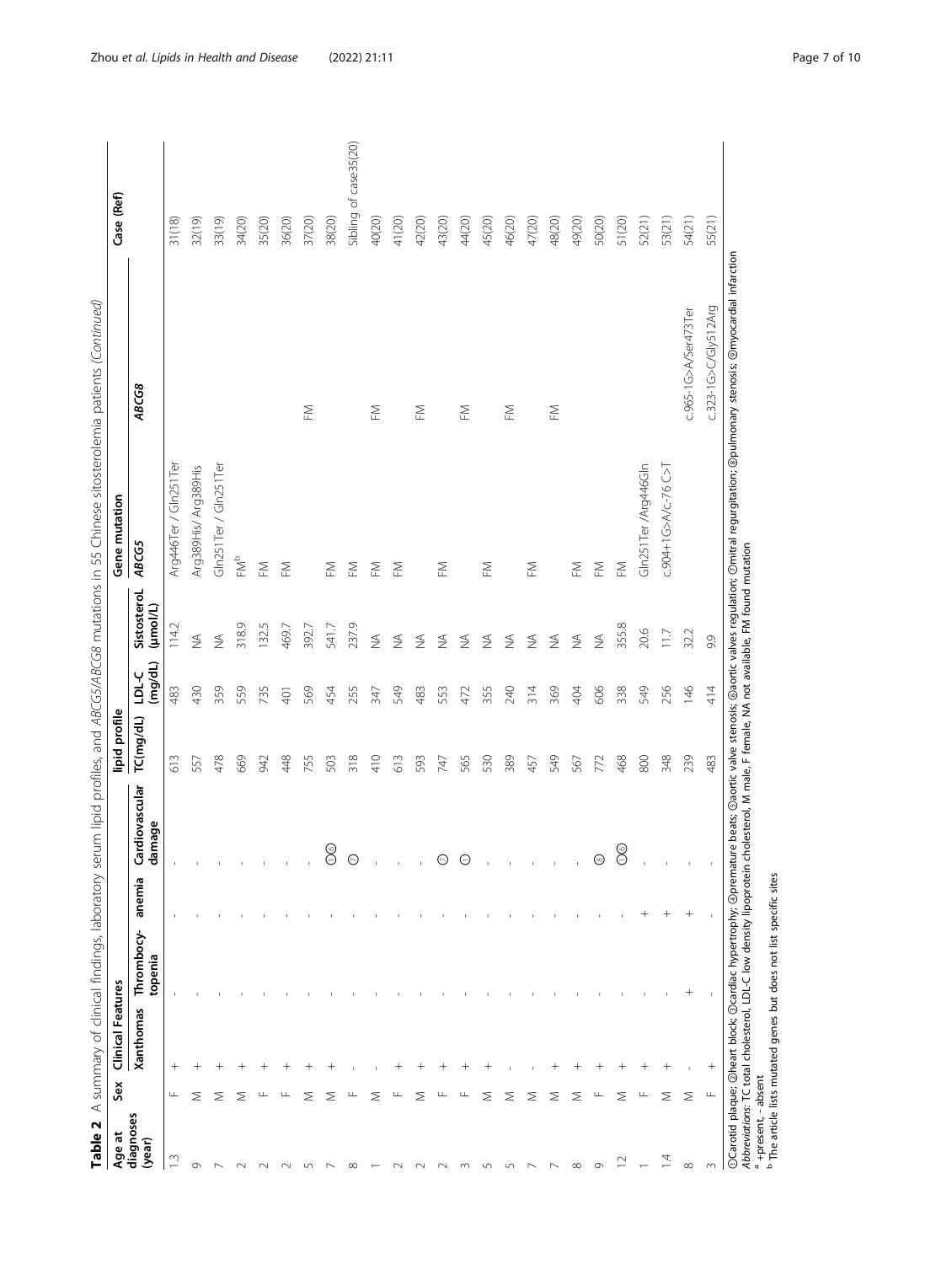<span id="page-7-0"></span>

of 5 mg/d or 10 mg/d. The majority showed good response to this therapy. However, the infant who received ezetimibe at an early age of 3 months did not respond to the treatment. Another very young patient who was started on ezetimibe treatment at the age of 2 years showed a slower response than the adult patients with sitosterolemia [[13](#page-9-0)–[15](#page-9-0), [33](#page-9-0)].

In this cohort, patients 1 and 3 received dietary restriction combined with cholestyramine, while patients 2 and 4 underwent dietary treatment alone. Eight months to 3 years of follow-up of the patients revealed that TC levels

remained in the normal range and xanthomas disappeared gradually after combined dietary and cholestyramine treatment. Nevertheless, the levels of plant sterols remained high. Dietary treatment alone failed in the two patients, especially for the younger patient 4 (Table [1](#page-2-0)). Different plant sterol intakes due to different diets might be the main cause of the unsatisfactory effect of treatment in infantile patients. However, it cannot be concluded whether the poor response to dietary treatment in patient 2 is related to GSD VI. Uncooked cornstarch contains a high amount of plant sterol, up to 60 mg/100 g  $[34]$  $[34]$  $[34]$ , while

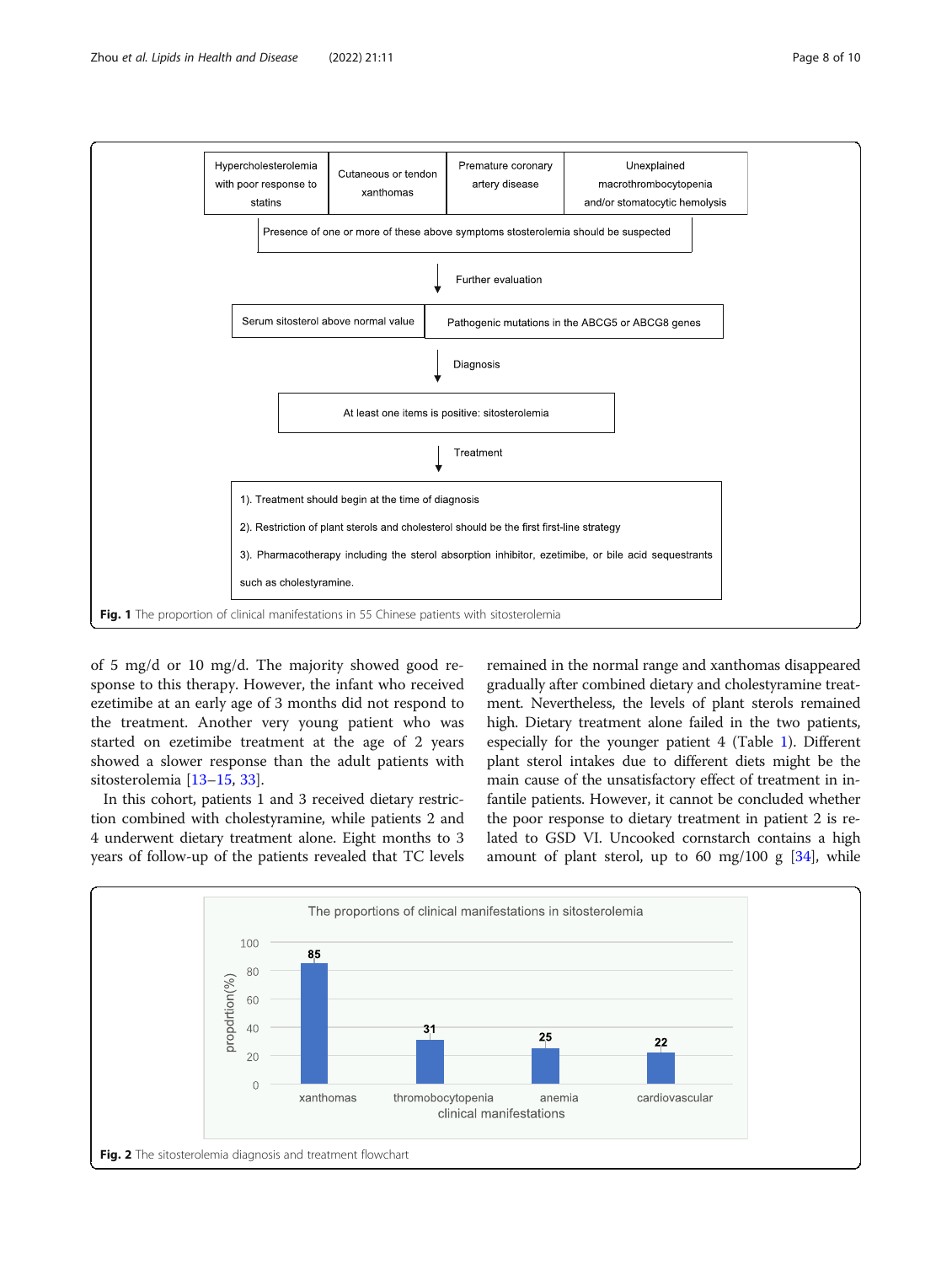<span id="page-8-0"></span>sitosterolemia requires a low-phytosterol diet. Hence, it is a great challenge to balance them.

In conclusion, although pharmacotherapy including ezetimibe and cholestyramine has been established as the standard of care, there is still no consensus on sitosterolemia treatment, especially for children under 2 years old. Treatment should be started immediately at diagnosis. Limiting phytosterols and cholesterol should be the first strategy (Fig. [2](#page-7-0)) [\[35](#page-9-0), [36\]](#page-9-0). For patients with an incomplete response to ezetimibe, combination with cholestyramine may be a feasible additional treatment [[11\]](#page-9-0). The treatment experience in this cohort suggested that a significant effect cannot be achieved with a small dose of cholestyramine. However, more studies are required to examine whether to combine the drugs or to increase the dose. Based on the current therapeutic outcomes, after obtaining parental consent, ezetimibe was started in the four patients. An ongoing study is expected to provide further information.

Misdiagnosis still frequently occurs for sitosterolemia in China, and many patients undergo unnecessary operations due to misdiagnosis. However, there is no unified diagnostic criteria for sitosterolemia. Measurement of plasma plant sterols should be considered in patients with considerably elevated cholesterol levels and negative genetic tests for FH, especially when there is concomitant xanthomatosis.

### Comparisons with other studies and what does the current work add to the existing knowledge

Most previous studies [[12,](#page-9-0) [14](#page-9-0)–[18,](#page-9-0) [21\]](#page-9-0) were case reports, and most of the Chinese patients did not have data on treatment and follow-up. Currently, there is no study summarizing the clinical characteristics and gene mutation types of Chinese sitosterolemia patients. In this study, an in-depth summary of the phenotype and genotype of sitosterolemia patients in China is provided. Notably, four pediatric sitosterolemia cases are described, and in particular, one case featuring a concomitant GSD VI mutation is reported for the first time.

#### Study strengths and limitations

Currently, sitosterolemia pediatric cases in China have rarely been reported. The strength of the current study is that it comprehensively collected related information for sitosterolemia patients among Chinese patients and summarized the data in depth to provide meaningful guidance for the treatment of such diseases in the clinic. The limitations of this study are small sample size and the short follow-up visit periods, in particularly for patients 2 and 4. To address the shortcomings, further follow-up visits and systematic monitoring for all four pediatric patients will be conducted.

#### **Conclusions**

This study reported four patients with sitosterolemia and reviewed a total of 55 Chinese patients. Morbidity can occur early in life for most patients. Therefore, it is essential to conduct plasma phytosterol assays for patients featuring early onset xanthomas and hypercholesterolemia with poor response to statins. Special attention should be given to patients with previous morbidity of coronary artery disease as well as patients presenting with hematological symptoms of macrothrombocytopenia and stomatocytic hemolysis. Early diagnosis and treatment can prevent complications and improve the prognosis for patients.

#### Acknowledgements

The authors thank the patient and their family for their invaluable contribution to this study.

#### Authors' contributions

ZZ performed the experiments, data collection, analysis and interpretation, article writing. XL provided overall guidance and participated in the design of the research strategy and questionnaire. XS participated in the design of the research strategy and manuscript preparation. TT critically revised the manuscript. WZ, XC, YL, AX, XM, CZ, LL conducted data collection. All authors approved the final version of this study.

#### Funding

This work was supported by the Medical Science and Technology Program of Guangdong Province, Grant/Award Number: 2017A02015111.

#### Availability of data and materials

The datasets used and/or analyzed during the current study are available from the corresponding author on reasonable request.

#### **Declarations**

#### Ethics approval and consent to participate

The study was approved by the ethics committee of the Guangzhou Women and Children's Medical Center. Verbal consent was obtained from all participants. All respondents participated voluntarily and were informed that the survey data would be used for publication. The completion of the questionnaire means that the verbal consent is signed. The study does not involve individual privacy and it is not harmful to the individual. The procedures for verbal consent were approved by the ethics committee of the Guangzhou Women and Children's Medical Center. Consent for publication Competing interests.

#### Consent for publication

All authors have read and approved the final submitted manuscript for publication.

#### Competing interests

The authors declare that they have no competing interests.

#### Author details

<sup>1</sup>Department of Genetics and Endocrinology, Guangzhou Women and Children's Medical Center, 9 Jinsui Road, 510623 Guangzhou, Guangdong, China. <sup>2</sup> Department of Pediatrics, Faculty of Medicine & Health Sciences University Putra Malaysia, 43400 Serdang, Selangor, Malaysia.

#### Received: 14 November 2021 Accepted: 24 December 2021 Published online: 18 January 2022

#### References

1. Patel SB, Salen G, Hidaka H, Kwiterovich PO, Stalenhoef AF, et al. Mapping a gene involved in regulating dietary cholesterol absorption. The